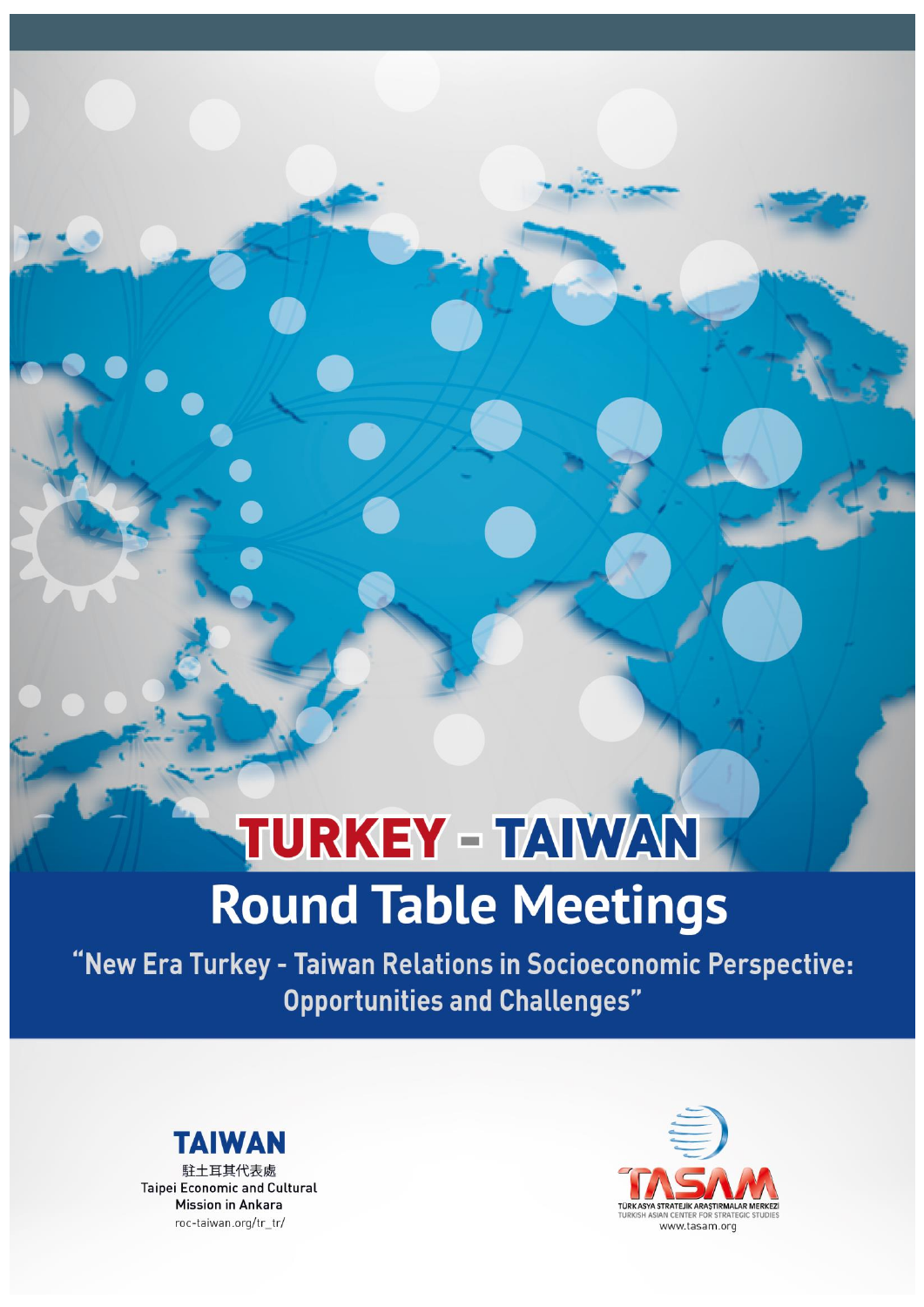## TÜRKİYE - TAYVAN YUVARLAK MASA TOPLANTILARI **TURKEY - TAIWAN ROUNDTABLE MEETINGS**

# **( STRATEGIC VISION DOCUMENT ) TURKEY - TAIWAN ROUND TABLE MEETING - 1 "New Era Turkey - Taiwan Relations in Socioeconomic Perspective: Opportunities and Challenges"**

#### **( 21 October 2016, Sura Hagia Sophia Hotel - Istanbul )**

Turkey is a prominent country with its 75 million population, growing and developing economy and geostrategic position within Afro-Asian continents. Turkey became a key actor of the global platform with growing importance due to its historical, political and cultural ties with Europe, Black Sea, Caucasians, Asia, Middle East and Africa; increasing activities in international scope especially in United Nations, being one of the considerable members of NATO, OSCE and CICA, and recent active foreign affairs.

Taiwan is the 25th biggest economy with its 24 million population, more than 500 billion USA dollars GNP and 300 billion dollars export, annually almost 40 billion dollars current account surplus. Taiwanese economy is one of the strong economies with its stable growing performance thanks to liberal economic policies that are implemented for more than 50 years. Developing rate of life standard is higher than other OECD countries. Taiwan is one of the countries that are the least affected by financial / economic crisis. Since 1990, Taiwan has taken steps to become regional center for manufacturing, telecommunication, aerial and marine transportation, financial services and media.

Taiwan became a member of WTO in 2002 as a result of its efforts. Additionally, Taiwan is a member of Asia-Pacific Economic Cooperation (APEC) and Central American Bank for Economic Integration. TAITRA (Taiwan External Trade Development Council), as a non-profit institution supported by the government, the industry and the trade unions, was founded in 1970 to develop foreign trade of Taiwan. With its 44 foreign offices, TAITRA supports Taiwanese manufacturers and businesses to increase competitive power and cope with problems of foreign markets. After signing Economic Cooperation Framework Agreement (ECFA) with the People's Republic of China, Taiwan signed a free trade agreement with New Zealand in 2013. It is thought that Taiwanese investment in China exceeds 100 billion dollars from 1990. In 2013, it has been reported that 70% of Taiwanese foreign investment is in China.

Turkey and Taiwan are in need of each other to develop their international positions, and to stand political, technological and commercial developments. Even though Turkish-Taiwanese relation did not reach expected level, Taipei Economic and Cultural Mission in Ankara, as a representative of Taiwan and Turkish Trade Office in Taipei continue to work. There is a traditional friendship between Turkish and Taiwanese people.



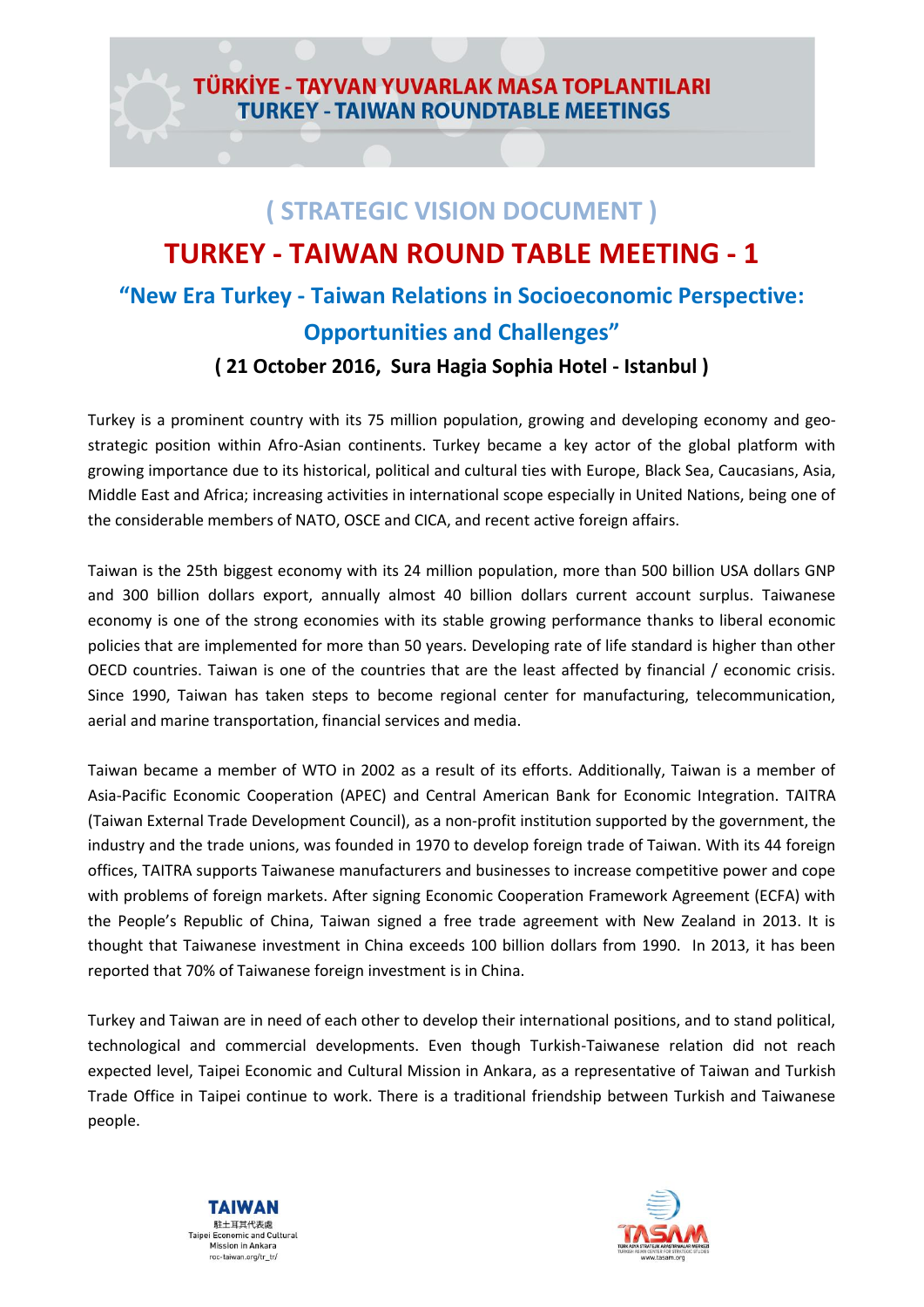## TÜRKİYE - TAYVAN YUVARLAK MASA TOPLANTILARI **TURKEY - TAIWAN ROUNDTABLE MEETINGS**

By the established diplomatic relations, Turkey and Taiwan maintain commercial relations in a friendly atmosphere as well as political relations. Cooperations in science, commerce, economy, culture and politics progress rapidly. In politics, Turkey recognizes the People's Republic of China due to fact that Turkey supports China's "The One-China Policy". Taiwan opened Representation Office of Far East Commercial Services Center in Istanbul in 1986, then in Taipei, the capital and its largest city in 1989, and established its Economic and Commercial Cooperation Representation in Ankara. Thus Taiwan achieved to exceed 300 million dollars in trade with the Turkish Government.

Until 1995 Turkish-Taiwanese foreign trade was progressing relatively balanced, but after 1995 it was continuing at the expense of Turkey. In consideration of trade volume between Turkey and Taiwan since 1996, it is regularly developing in large, even though it has sometimes ups and downs. Trade volume was 500 million dollars in 1996, 1.37 billion dollars in 2004, 2 billion dollars in 2010, and reached 2.06 billion dollars in 2013. In spite of progress in trade volume, Turkey's deficit was 1.83 billion dollars in 2013.

Thanks to resolution process for problems between China and Taiwan, Taiwan become springboard for Turkey to get into Chinese market, and the new opportunity opened up to develop relations between two nations with new cooperations in every field, especially in trade and tourism fields. Taiwan sees Turkey as one of the 10 countries that Taiwan wants to develop its trade, for this reason many Taiwanese businesspeople are visiting Turkey. It is advised for Turkish businesspeople to attend trade fairs in Taiwan. To develop current level of political and economic relations into large scales, both countries should abolish visa mutually, start direct flights, strengthen diplomatic representation capacity, sign free trade agreements and remove the obstacles to foreign direct investment mutually.

The main tendency with gaining speed of globalization after end of the Cold War is consolidating power within regional cooperations or "trans-regional partnerships" instead of per se. Currently, countries are tending towards an open structure based on economic, political, cultural dialogue and cooperation, while the other countries that could not adapt themselves facing with significant instability. With this framework, it is obvious that Turkey and Taiwan are in need of develop a long-term "strategic cooperation" relation. **Turkey - Taiwan Round Table Meetings** are targeting to reveal how current mutual potentials and cooperation can be transformed to strategic cooperation and contribute to construction of a base for that purpose.

With the country meetings, it is aimed at getting to know relevant institutions and organizations closely, increasing the impact of civil society, contributing to development sophistically, taking advantage of specialty experiences for developing resources and word field, contributing promotional activities, exploring the possibilities of academic cooperation and developing an approach to evaluating all those works integrally.